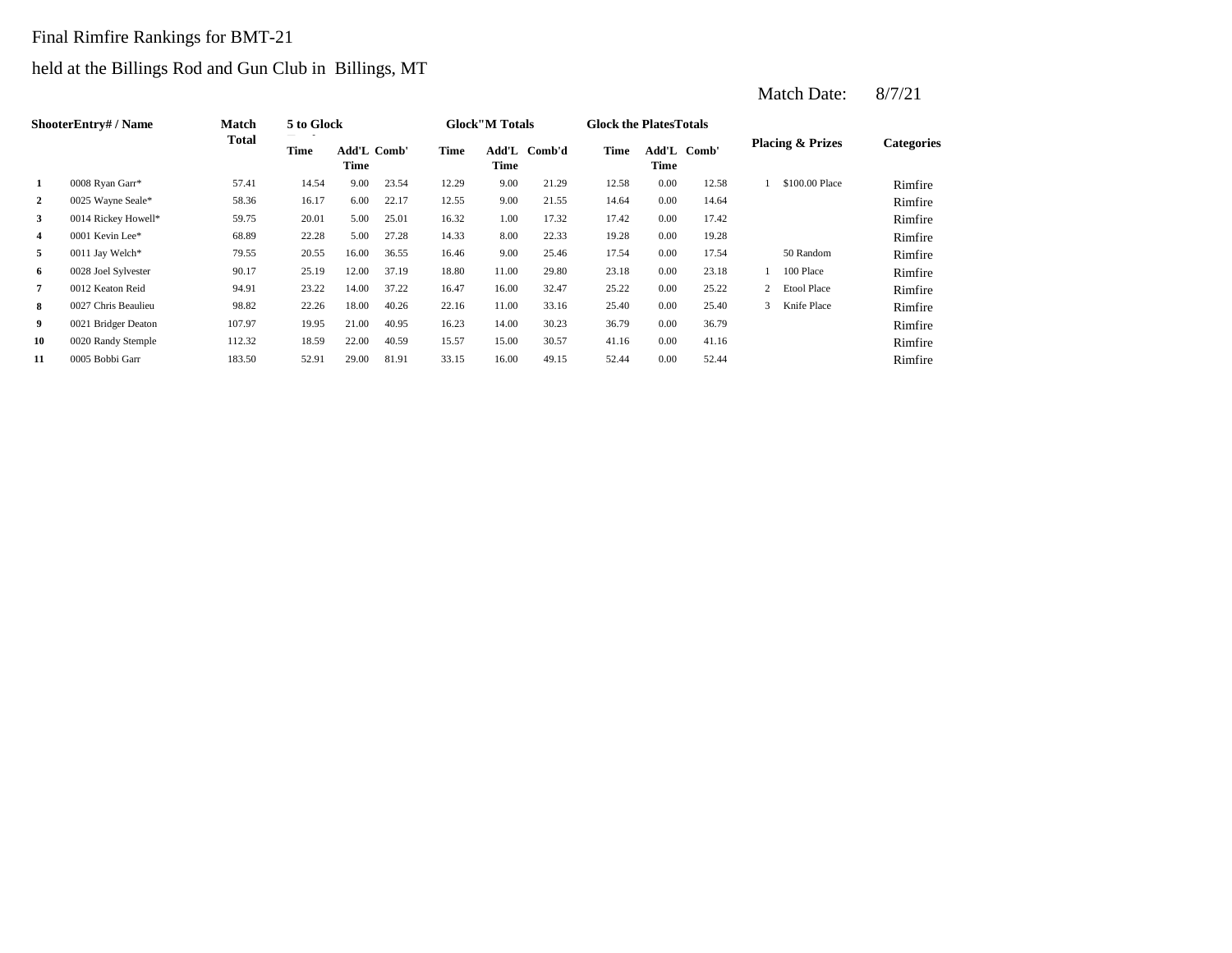### Final GLOCK Girl Rankings for BMT-21

# held at the Billings Rod and Gun Club in Billings, MT

|   | ShooterEntry#/Name | <b>Match</b> | 5 to Glock |                                   |        |       | <b>Glock</b> "M Totals |        | <b>Glock the PlatesTotals</b> |               |        |                             |
|---|--------------------|--------------|------------|-----------------------------------|--------|-------|------------------------|--------|-------------------------------|---------------|--------|-----------------------------|
|   |                    | <b>Total</b> | Time       | <b>Add'L Comb'</b><br><b>Time</b> |        | Time  | Add'L<br>Time          | Comb'd | Time                          | Add'L<br>Time | Comb'  | <b>Placing &amp; Prizes</b> |
|   | 0031 Paula Broeker | 122.43       | 40.93      | 8.00                              | 48.93  | 30.21 | 3.00                   | 33.21  | 40.29                         | 0.00          | 40.29  | 100 Place                   |
|   | 0024 Jen Adams     | 178.11       | 26.08      | 54.00                             | 80.08  | 18.13 | 24.00                  | 42.13  | 45.90                         | 10.00         | 55.90  | <b>Etool Place</b>          |
|   | 0007 Bobbi Garr    | 178.68       | 49.27      | 15.00                             | 64.27  | 41.12 | 4.00                   | 45.12  | 69.29                         | 0.00          | 69.29  | Knife Place                 |
| 4 | 0018 Shanna Dalke  | 471.67       | 26.08      | 99.00                             | 125.08 | 24.90 | 41.00                  | 65.90  | 80.69                         | 200.00        | 280.69 |                             |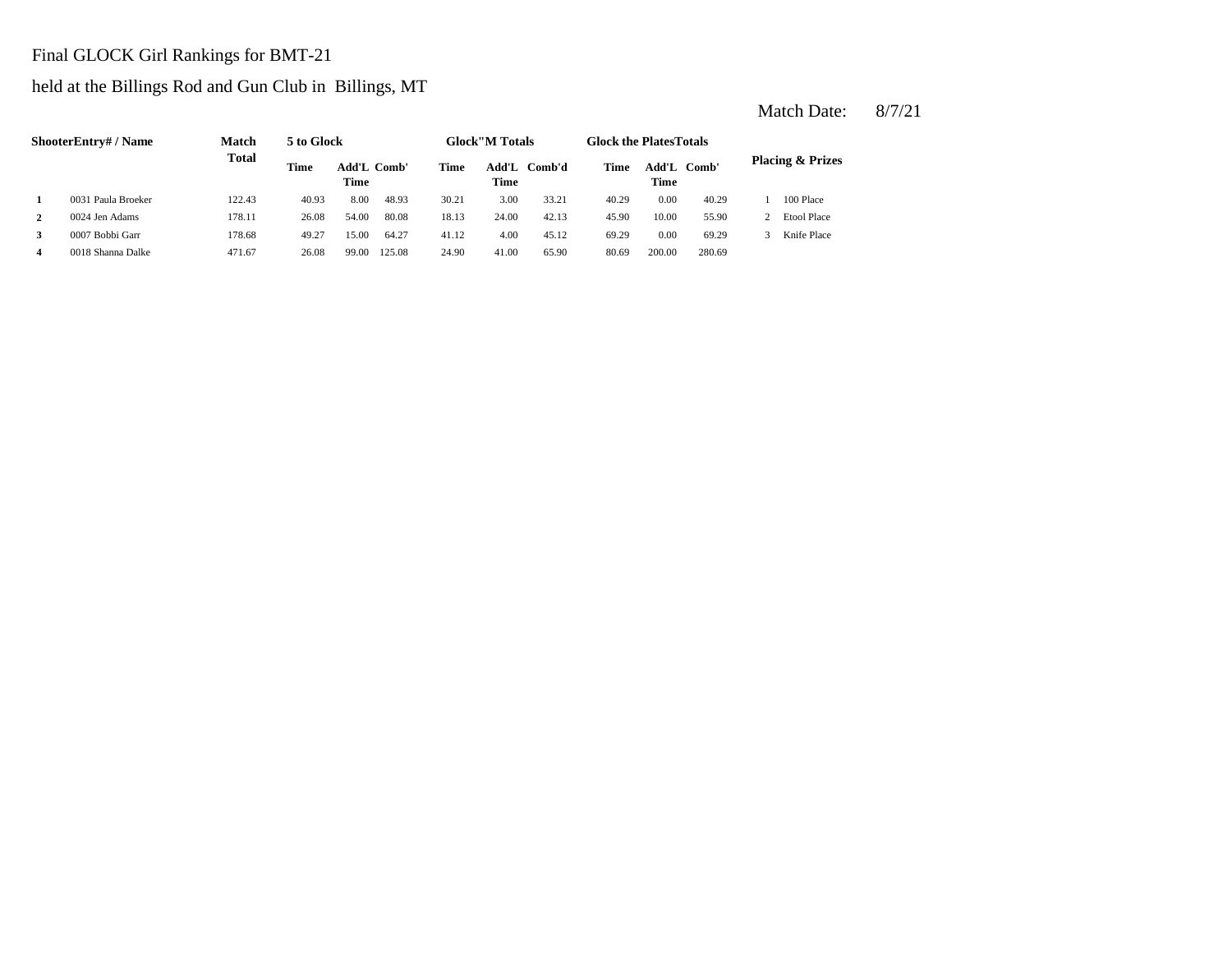#### Final Pocket GLOCK Rankings for BMT-21

# held at the Billings Rod and Gun Club in Billings, MT

|    | ShooterEntry#/Name   | <b>Match</b> | 5 to Glock |                            |       |             | <b>Glock</b> "M Totals |              | <b>Glock the Plates Totals</b> |        |             |   |                             |
|----|----------------------|--------------|------------|----------------------------|-------|-------------|------------------------|--------------|--------------------------------|--------|-------------|---|-----------------------------|
|    |                      | <b>Total</b> | Time       | <b>Add'L Comb'</b><br>Time |       | <b>Time</b> | Time                   | Add'L Comb'd | Time                           | Time   | Add'L Comb' |   | <b>Placing &amp; Prizes</b> |
| 1  | 0009 Ryan Garr*      | 48.48        | 11.18      | 4.00                       | 15.18 | 11.53       | 3.00                   | 14.53        | 18.77                          | 0.00   | 18.77       |   | 100 Place                   |
| 2  | 0015 Rickey Howell*  | 52.76        | 14.17      | 3.00                       | 17.17 | 12.54       | 1.00                   | 13.54        | 22.05                          | 0.00   | 22.05       |   | 50 Random                   |
| 3  | 0030 Dmitri Fomenko* | 67.85        | 12.22      | 3.00                       | 15.22 | 12.46       | 7.00                   | 19.46        | 23.17                          | 10.00  | 33.17       |   |                             |
| 4  | 0026 Wayne Seale*    | 73.30        | 10.43      | 7.00                       | 17.43 | 9.97        | 0.00                   | 9.97         | 15.90                          | 30.00  | 45.90       |   |                             |
| 5. | 0013 Neal Laser      | 110.59       | 19.72      | 14.00                      | 33.72 | 20.48       | 14.00                  | 34.48        | 32.39                          | 10.00  | 42.39       |   | 100 Place                   |
| 6  | 0003 Duane Thompson  | 124.13       | 18.62      | 15.00                      | 33.62 | 20.19       | 1.00                   | 21.19        | 39.32                          | 30.00  | 69.32       |   | <b>Etool Place</b>          |
| 7  | 0006 Bobbi Garr      | 141.41       | 34.30      | 12.00                      | 46.30 | 31.25       | 1.00                   | 32.25        | 52.86                          | 10.00  | 62.86       | 3 | Knife Place                 |
| 8  | 0002 Travis Smith    | 289.19       | 14.29      | 56.00                      | 70.29 | 17.26       | 15.00                  | 32.26        | 26.64                          | 160.00 | 186.64      |   |                             |
| 9  | 0004 Hunter Smith    | 342.17       | 19.76      | 66.00                      | 85.76 | 18.07       | 37.00                  | 55.07        | 41.34                          | 160.00 | 201.34      |   |                             |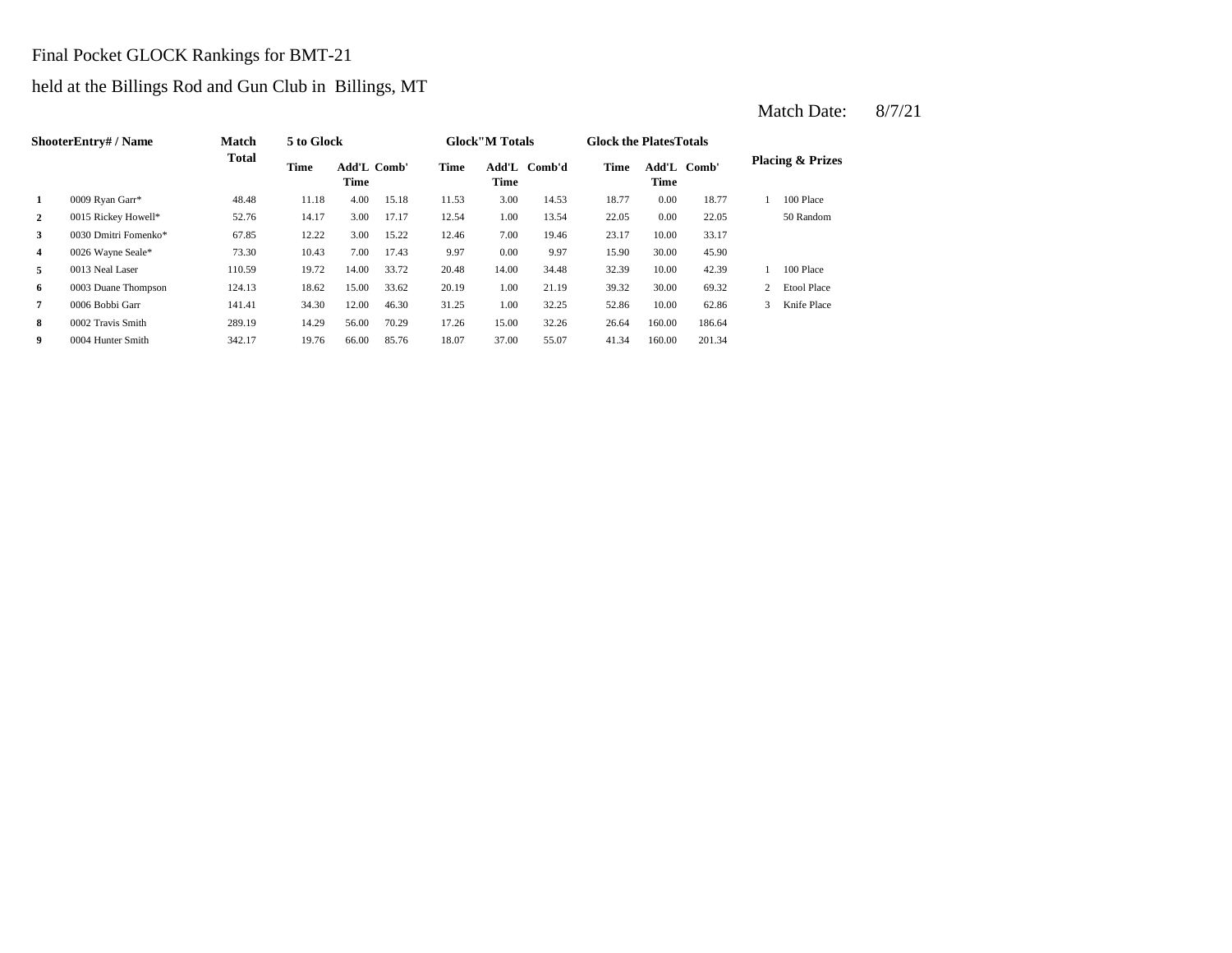# Final GLOCK MOS Rankings for BMT-21

# held at the Billings Rod and Gun Club in Billings, MT

|              | <b>ShooterEntry#/Name</b> | <b>Match</b> | 5 to Glock |                            |        |       | <b>Glock</b> "M Totals |        | <b>Glock the PlatesTotals</b> |               |        |               |                             |
|--------------|---------------------------|--------------|------------|----------------------------|--------|-------|------------------------|--------|-------------------------------|---------------|--------|---------------|-----------------------------|
|              |                           | <b>Total</b> | Time       | <b>Add'L Comb'</b><br>Time |        | Time  | Add'L<br>Time          | Comb'd | Time                          | Add'L<br>Time | Comb'  |               | <b>Placing &amp; Prizes</b> |
|              | 0016 Rickey Howell*       | 51.38        | 20.71      | 1.00                       | 21.71  | 16.10 | 0.00                   | 16.10  | 13.57                         | 0.00          | 13.57  |               | 100 Place                   |
| $\mathbf{2}$ | 0010 Ryan Garr*           | 60.05        | 16.83      | 10.00                      | 26.83  | 13.61 | 5.00                   | 18.61  | 14.61                         | 0.00          | 14.61  |               |                             |
| 3            | 0019 Justin Smith         | 73.29        | 18.92      | 19.00                      | 37.92  | 16.22 | 5.00                   | 21.22  | 14.15                         | 0.00          | 14.15  |               | 100 Place                   |
| 4            | 0017 Patrick McCormick*   | 75.00        | 14.64      | 26.00                      | 40.64  | 13.71 | 4.00                   | 17.71  | 16.65                         | 0.00          | 16.65  |               |                             |
| 5            | 0029 Joel Sylvester       | 132.94       | 34.01      | 18.00                      | 52.01  | 29.15 | 20.00                  | 49.15  | 31.78                         | 0.00          | 31.78  |               | <b>Etool Place</b>          |
| 6            | 0022 Jo Casey             | 182.77       | 43.11      | 22.00                      | 65.11  | 32.65 | 41.00                  | 73.65  | 44.01                         | 0.00          | 44.01  | $\mathcal{F}$ | Knife Place                 |
|              | 0023 Bryan Moreland       | 433.97       | 48.76      | 83.00                      | 131.76 | 44.95 | 66.00                  | 110.95 | 81.26                         | 110.00        | 191.26 |               | 2 year membership rea       |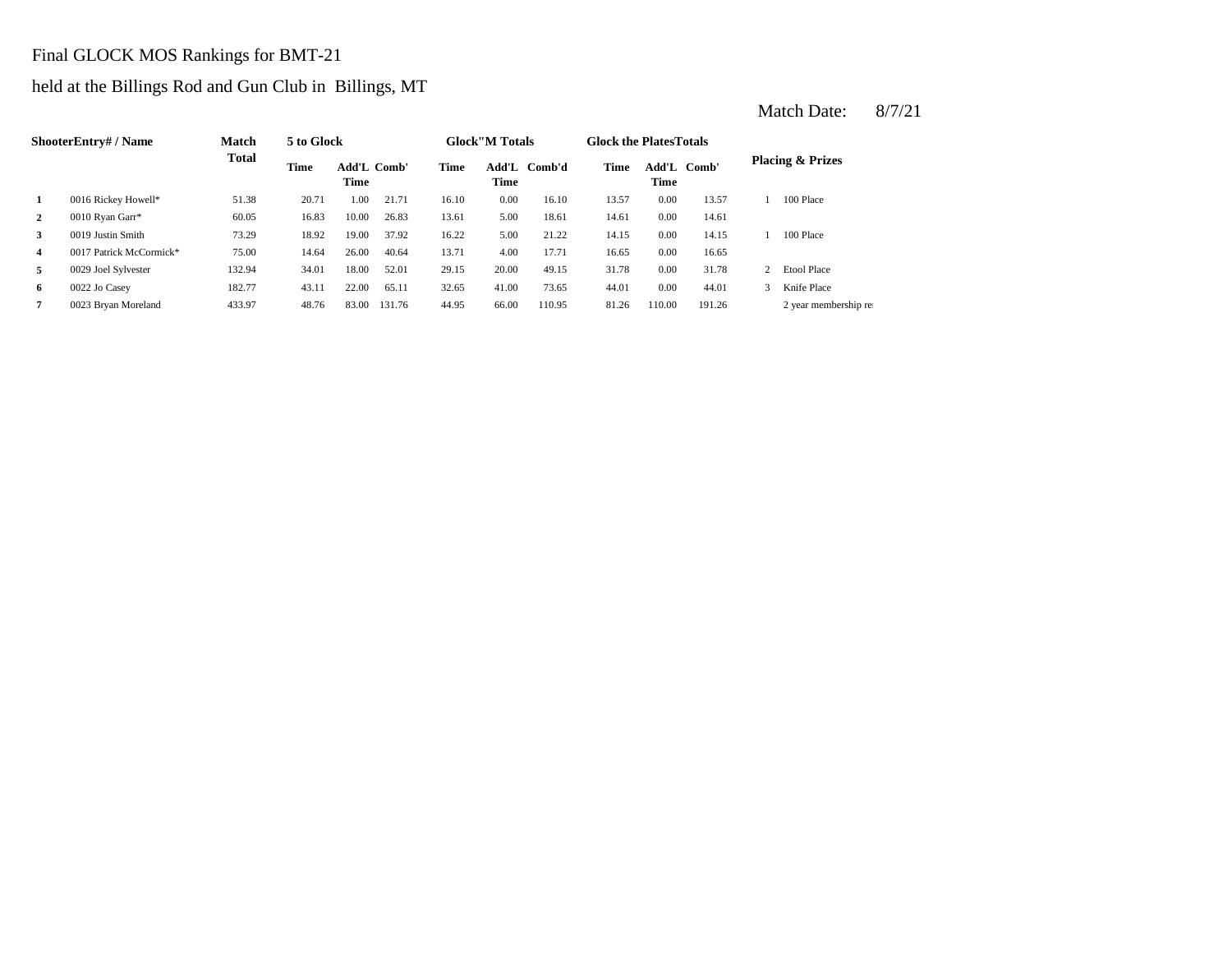Match Date:

**The following scores have not been included in the above results due to administrative issues or scoring errors Please call the GSSF office (770) 437-4718 as soon as possible for further clarification. Thank you.**

**Shooters who did not finish the match...**

**Shooters who did not show**

**0**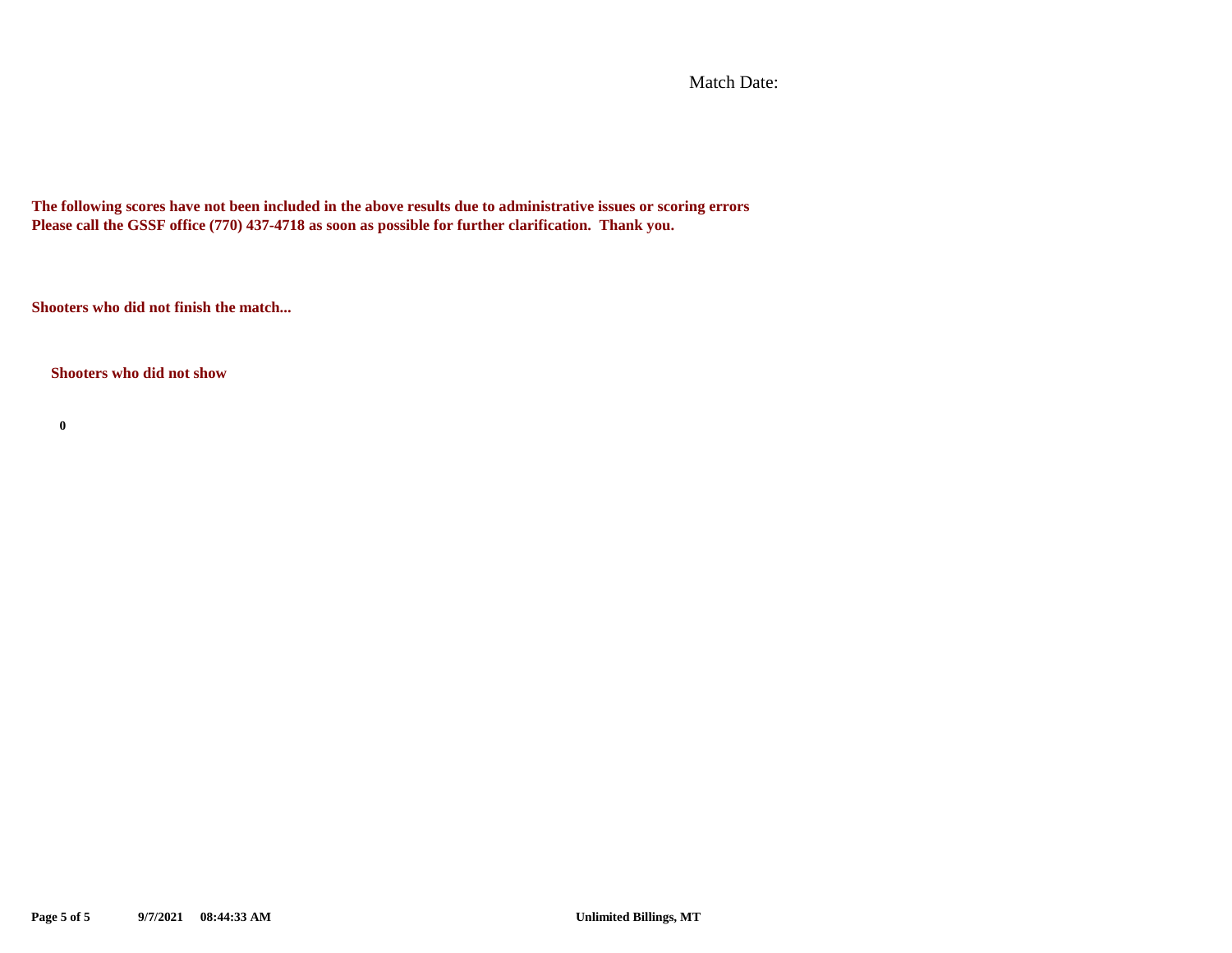# Final Civilian Rankings for the Magic City GLOCK Challenge VI

held at the Billings Rod and Gun Club in Billings, MT

|                         | <b>ShooterEntry#/Name</b> | Match        | 5 to Glock  |                            |        |             | <b>Glock</b> "M Totals |              | <b>Glock the PlatesTotals</b> |             |             |   |                             |                     |
|-------------------------|---------------------------|--------------|-------------|----------------------------|--------|-------------|------------------------|--------------|-------------------------------|-------------|-------------|---|-----------------------------|---------------------|
|                         |                           | <b>Total</b> | <b>Time</b> | Add'L Comb'<br><b>Time</b> |        | <b>Time</b> | <b>Time</b>            | Add'L Comb'd | <b>Time</b>                   | <b>Time</b> | Add'L Comb' |   | <b>Placing &amp; Prizes</b> | <b>Categories</b>   |
| 1                       | 0047 Patrick McCormick    | 64.69        | 13.69       | 20.00                      | 33.69  | 13.04       | 3.00                   | 16.04        | 14.96                         | 0.00        | 14.96       | 1 | <b>Pistol Place</b>         |                     |
| 2                       | 0061 Matthew Mungiole     | 74.74        | 24.35       | 7.00                       | 31.35  | 18.55       | 6.00                   | 24.55        | 18.84                         | 0.00        | 18.84       | 2 | 100 Place                   |                     |
| 3                       | 0040 Larry Prince         | 79.79        | 28.27       | 4.00                       | 32.27  | 23.09       | 0.00                   | 23.09        | 24.43                         | 0.00        | 24.43       | 3 | 75 Place                    |                     |
| $\overline{\mathbf{4}}$ | 0056 Michael Hudson       | 84.21        | 25.57       | 9.00                       | 34.57  | 24.72       | 5.00                   | 29.72        | 19.92                         | 0.00        | 19.92       |   | 75 Senior                   | Senior              |
| 5                       | 0052 Justin Smith         | 97.88        | 17.67       | 29.00                      | 46.67  | 17.13       | 8.00                   | 25.13        | 26.08                         | 0.00        | 26.08       |   |                             |                     |
| 6                       | 0053 Randy Stemple        | 100.00       | 17.30       | 36.00                      | 53.30  | 14.92       | 10.00                  | 24.92        | 21.78                         | 0.00        | 21.78       |   |                             |                     |
| 7                       | 0032 Neal Laser           | 104.80       | 30.79       | 5.00                       | 35.79  | 24.31       | 16.00                  | 40.31        | 28.70                         | 0.00        | 28.70       |   |                             | Senior              |
| 8                       | 0071 Dan Dooley           | 114.79       | 23.30       | 19.00                      | 42.30  | 19.29       | 18.00                  | 37.29        | 35.20                         | 0.00        | 35.20       |   |                             |                     |
| 9                       | 0026 Keaton Reid          | 122.20       | 28.82       | 25.00                      | 53.82  | 25.64       | 18.00                  | 43.64        | 24.74                         | 0.00        | 24.74       |   | 75 Junior Male              | Junior Male         |
| 10                      | 0055 Bridger Deaton       | 132.35       | 22.10       | 41.00                      | 63.10  | 18.52       | 26.00                  | 44.52        | 24.73                         | 0.00        | 24.73       |   |                             |                     |
| 11                      | 0091 Michael Kobos        | 135.37       | 26.85       | 37.00                      | 63.85  | 25.92       | 10.00                  | 35.92        | 35.60                         | 0.00        | 35.60       |   |                             |                     |
| 12                      | 0065 James Harrison       | 150.46       | 34.80       | 35.00                      | 69.80  | 28.78       | 26.00                  | 54.78        | 25.88                         | 0.00        | 25.88       |   |                             |                     |
| 13                      | 0081 Rob Griggs           | 158.33       | 26.62       | 24.00                      | 50.62  | 23.36       | 39.00                  | 62.36        | 35.35                         | 10.00       | 45.35       |   |                             | Senior              |
| 14                      | 0093 Jen Adams            | 158.93       | 23.24       | 54.00                      | 77.24  | 17.61       | 21.00                  | 38.61        | 43.08                         | 0.00        | 43.08       |   | 75 Adult Female             | <b>Adult Female</b> |
| 15                      | 0087 Paula Broeker        | 179.74       | 35.23       | 33.00                      | 68.23  | 31.24       | 12.00                  | 43.24        | 58.27                         | 10.00       | 68.27       |   |                             | <b>Adult Female</b> |
| 16                      | 0068 Quincy Clark         | 180.67       | 16.41       | 69.00                      | 85.41  | 18.57       | 42.00                  | 60.57        | 34.69                         | 0.00        | 34.69       |   |                             |                     |
| 17                      | 0059 Robert Campbell      | 183.66       | 39.59       | 16.00                      | 55.59  | 40.32       | 14.00                  | 54.32        | 53.75                         | 20.00       | 73.75       |   |                             | Senior              |
| 18                      | 0088 Savannah Broeker     | 208.38       | 54.54       | 37.00                      | 91.54  | 31.81       | 7.00                   | 38.81        | 78.03                         | 0.00        | 78.03       |   | 75 Junior Female            | Junior Female       |
| 19                      | 0060 Paul Warner          | 212.79       | 31.66       | 55.00                      | 86.66  | 33.95       | 37.00                  | 70.95        | 55.18                         | 0.00        | 55.18       |   |                             |                     |
| 20                      | 0046 Jacob Boespflug      | 229.23       | 18.62       | 54.00                      | 72.62  | 18.04       | 29.00                  | 47.04        | 39.57                         | 70.00       | 109.57      |   |                             |                     |
| 21                      | 0001 Travis Smith         | 251.07       | 19.69       | 85.00                      | 104.69 | 22.52       | 23.00                  | 45.52        | 40.86                         | 60.00       | 100.86      |   |                             |                     |
| 22                      | 0058 George Fraise        | 289.26       | 65.97       | 37.00                      | 102.97 | 46.69       | 28.00                  | 74.69        | 111.60                        | 0.00        | 111.60      |   |                             | Senior              |
| 23                      | 0089 Jolena Hardee        | 307.00       | 30.61       | 45.00                      | 75.61  | 27.87       | 58.00                  | 85.87        | 55.52                         | 90.00       | 145.52      |   |                             | <b>Adult Female</b> |
| 24                      | 0090 Mason Simmons        | 339.27       | 22.98       | 102.00                     | 124.98 | 21.97       | 48.00                  | 69.97        | 54.32                         | 90.00       | 144.32      |   |                             |                     |
| 25                      | 0057 Tristan Fraise       | 348.23       | 50.99       | 64.00                      | 114.99 | 30.18       | 86.00                  | 116.18       | 87.06                         | 30.00       | 117.06      |   |                             |                     |
| 26                      | 0007 Hunter Smith         | 351.44       | 30.94       | 92.00                      | 122.94 | 30.58       | 29.00                  | 59.58        | 68.92                         | 100.00      | 168.92      |   |                             |                     |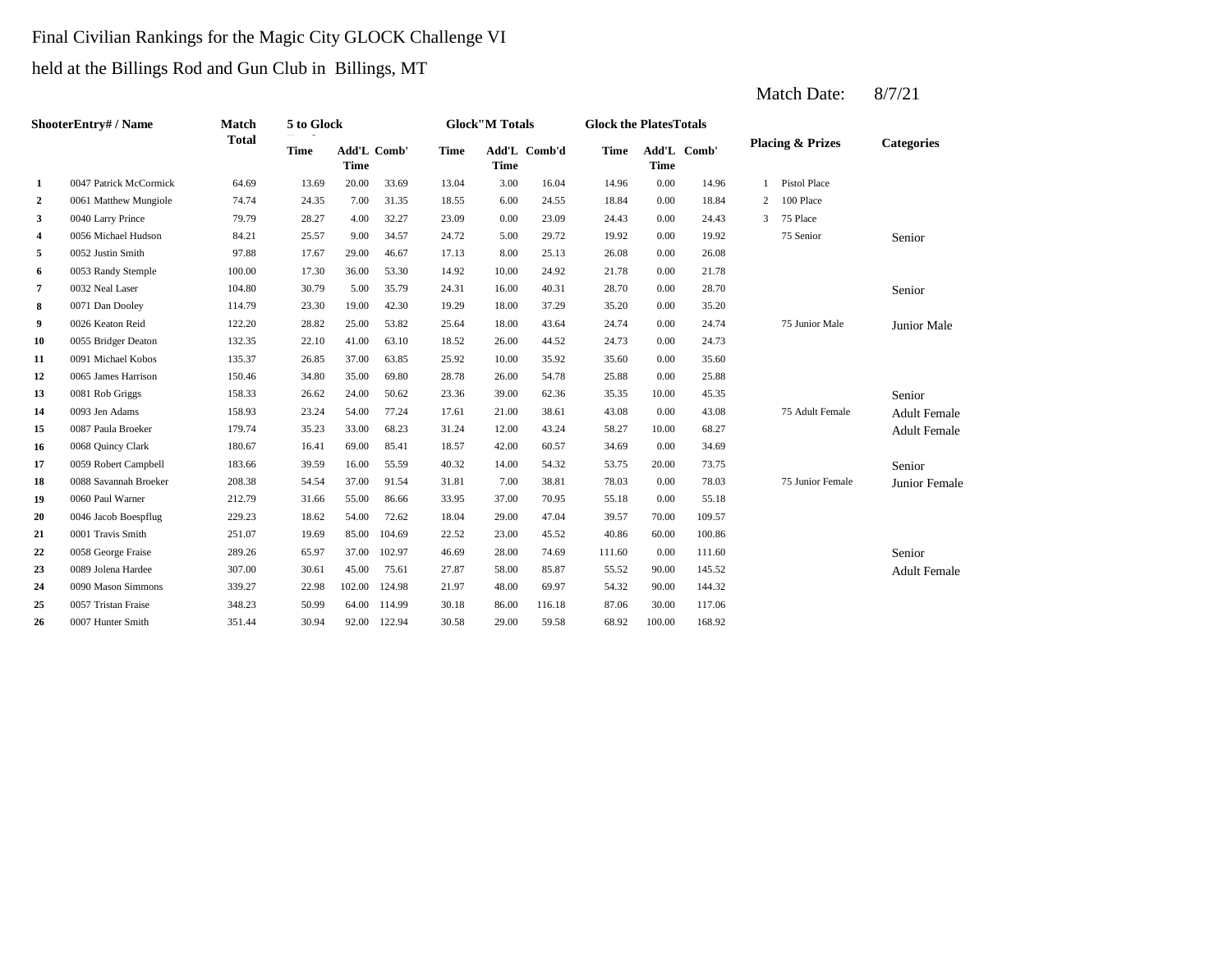### Final Competition Rankings for the Magic City GLOCK Challenge VI

held at the Billings Rod and Gun Club in Billings, MT

|              | ShooterEntry#/Name    | <b>Match</b> | 5 to Glock |             |             |             | <b>Glock"M Totals</b> |              | <b>Glock the Plates Totals</b> |        |             |   |                             |
|--------------|-----------------------|--------------|------------|-------------|-------------|-------------|-----------------------|--------------|--------------------------------|--------|-------------|---|-----------------------------|
|              |                       | <b>Total</b> | Time       | <b>Time</b> | Add'L Comb' | <b>Time</b> | <b>Time</b>           | Add'L Comb'd | <b>Time</b>                    | Time   | Add'L Comb' |   | <b>Placing &amp; Prizes</b> |
| 1            | 0074 Wayne Seale*     | 51.63        | 15.77      | 6.00        | 21.77       | 13.24       | 0.00                  | 13.24        | 16.62                          | 0.00   | 16.62       |   | 100 Place                   |
| $\mathbf{2}$ | 0020 Jay Welch*       | 52.48        | 18.48      | 3.00        | 21.48       | 15.43       | 0.00                  | 15.43        | 15.57                          | 0.00   | 15.57       |   |                             |
| 3            | 0062 Matthew Mungiole | 60.06        | 23.51      | 3.00        | 26.51       | 17.68       | 2.00                  | 19.68        | 13.87                          | 0.00   | 13.87       |   | 100 Place                   |
| 4            | 0010 Ryan Garr*       | 60.76        | 16.82      | 11.00       | 27.82       | 16.61       | 3.00                  | 19.61        | 13.33                          | 0.00   | 13.33       |   |                             |
| 5            | 0036 Rickey Howell*   | 63.51        | 22.61      | 3.00        | 25.61       | 16.90       | 6.00                  | 22.90        | 15.00                          | 0.00   | 15.00       |   |                             |
| 6            | 0085 Dmitri Fomenko*  | 68.48        | 21.14      | 7.00        | 28.14       | 17.02       | 5.00                  | 22.02        | 18.32                          | 0.00   | 18.32       |   |                             |
| 7            | 0004 Kevin Lee*       | 83.18        | 29.75      | 12.00       | 41.75       | 17.71       | 8.00                  | 25.71        | 15.72                          | 0.00   | 15.72       |   |                             |
| 8            | 0025 Dennis Mazet     | 103.54       | 33.89      | 6.00        | 39.89       | 24.18       | 7.00                  | 31.18        | 32.47                          | 0.00   | 32.47       | 2 | <b>Etool Place</b>          |
| 9            | 0015 Jake Parker      | 112.29       | 22.81      | 16.00       | 38.81       | 23.63       | 27.00                 | 50.63        | 22.85                          | 0.00   | 22.85       | 3 | Knife Place                 |
| 10           | 0054 Randy Stemple    | 129.38       | 16.00      | 26.00       | 42.00       | 16.72       | 35.00                 | 51.72        | 35.66                          | 0.00   | 35.66       |   |                             |
| 11           | 0067 Shawn Kleindl    | 143.85       | 21.97      | 32.00       | 53.97       | 16.13       | 44.00                 | 60.13        | 29.75                          | 0.00   | 29.75       |   |                             |
| 12           | 0028 Keaton Reid      | 144.64       | 36.73      | 36.00       | 72.73       | 27.91       | 16.00                 | 43.91        | 28.00                          | 0.00   | 28.00       |   | 50 Random                   |
| 13           | 0079 Chris Beaulieu   | 166.26       | 26.96      | 50.00       | 76.96       | 24.49       | 12.00                 | 36.49        | 42.81                          | 10.00  | 52.81       |   |                             |
| 14           | 0008 Hunter Smith     | 199.40       | 29.76      | 45.00       | 74.76       | 25.50       | 12.00                 | 37.50        | 47.14                          | 40.00  | 87.14       |   |                             |
| 15           | 0082 Brent Sudduth    | 202.51       | 22.14      | 52.00       | 74.14       | 25.76       | 27.00                 | 52.76        | 55.61                          | 20.00  | 75.61       |   |                             |
| 16           | 0002 Travis Smith     | 221.51       | 22.21      | 40.00       | 62.21       | 18.57       | 67.00                 | 85.57        | 33.73                          | 40.00  | 73.73       |   |                             |
| 17           | 0092 Jacob Boespflug  | 244.81       | 22.35      | 28.00       | 50.35       | 19.95       | 41.00                 | 60.95        | 63.51                          | 70.00  | 133.51      |   |                             |
| 18           | 0051 Shanna Dalke     | 349.06       | 28.24      | 71.00       | 99.24       | 26.37       | 34.00                 | 60.37        | 79.45                          | 110.00 | 189.45      |   |                             |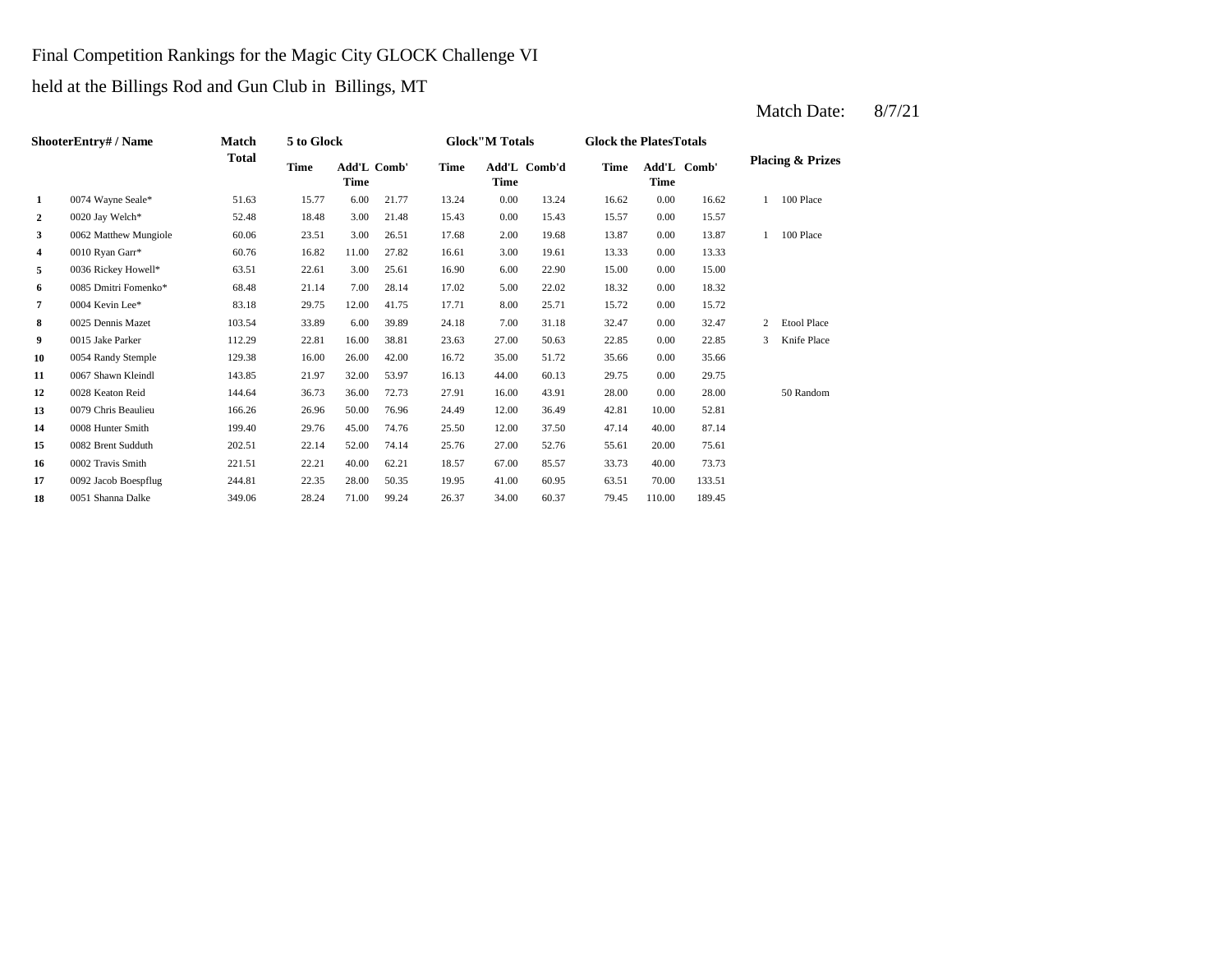Final Guardian Rankings for the Magic City GLOCK Challenge VI

held at the Billings Rod and Gun Club in Billings, MT

|   | <b>ShooterEntry#/Name</b> | Match  | 5 to Glock |                            |       |             | <b>Glock</b> "M Totals |       | <b>Glock the PlatesTotals</b> |                            |        |                             |                          |
|---|---------------------------|--------|------------|----------------------------|-------|-------------|------------------------|-------|-------------------------------|----------------------------|--------|-----------------------------|--------------------------|
|   |                           | Total  | Time       | <b>Add'L Comb'</b><br>Time |       | <b>Time</b> | Add'L Comb'd<br>Time   |       | Time                          | Add'L Comb'<br><b>Time</b> |        | <b>Placing &amp; Prizes</b> | Categories               |
| 1 | 0023 Dennis Mazet         | 99.92  | 33.57      | 10.00                      | 43.57 | 24.75       | 8.00                   | 32.75 | 23.60                         | 0.00                       | 23.60  | 100 Place                   |                          |
| 2 | 0094 Todd Kurkoski        | 103.39 | 36.34      | 14.00                      | 50.34 | 24.54       | 5.00                   | 29.54 | 23.51                         | 0.00                       | 23.51  | 2 Etool Place               |                          |
| 3 | 0006 Duane Thompson       | 168.25 | 29.38      | 33.00                      | 62.38 | 27.43       | 18.00                  | 45.43 | 50.44                         | 10.00                      | 60.44  | Knife Place                 | Challenged, Super Senior |
| 3 |                           | 168.25 | 29.38      | 33.00                      | 62.38 | 27.43       | 18.00                  | 45.43 | 50.44                         | 10.00                      | 60.44  | 75 Challenged               | Challenged, Super Senior |
| 3 |                           | 168.25 | 29.38      | 33.00                      | 62.38 | 27.43       | 18.00                  | 45.43 | 50.44                         | 10.00                      | 60.44  | 75 Super Senior             | Challenged, Super Senior |
| 4 | 0013 Jake Parker          | 169.67 | 16.98      | 74.00                      | 90.98 | 26.20       | 15.00                  | 41.20 | 27.49                         | 10.00                      | 37.49  |                             |                          |
| 5 | 0050 Mike Riley           | 306.54 | 31.58      | 59.00                      | 90.58 | 31.32       | 50.00                  | 81.32 | 54.64                         | 80.00                      | 134.64 | 75 Senior                   | Senior                   |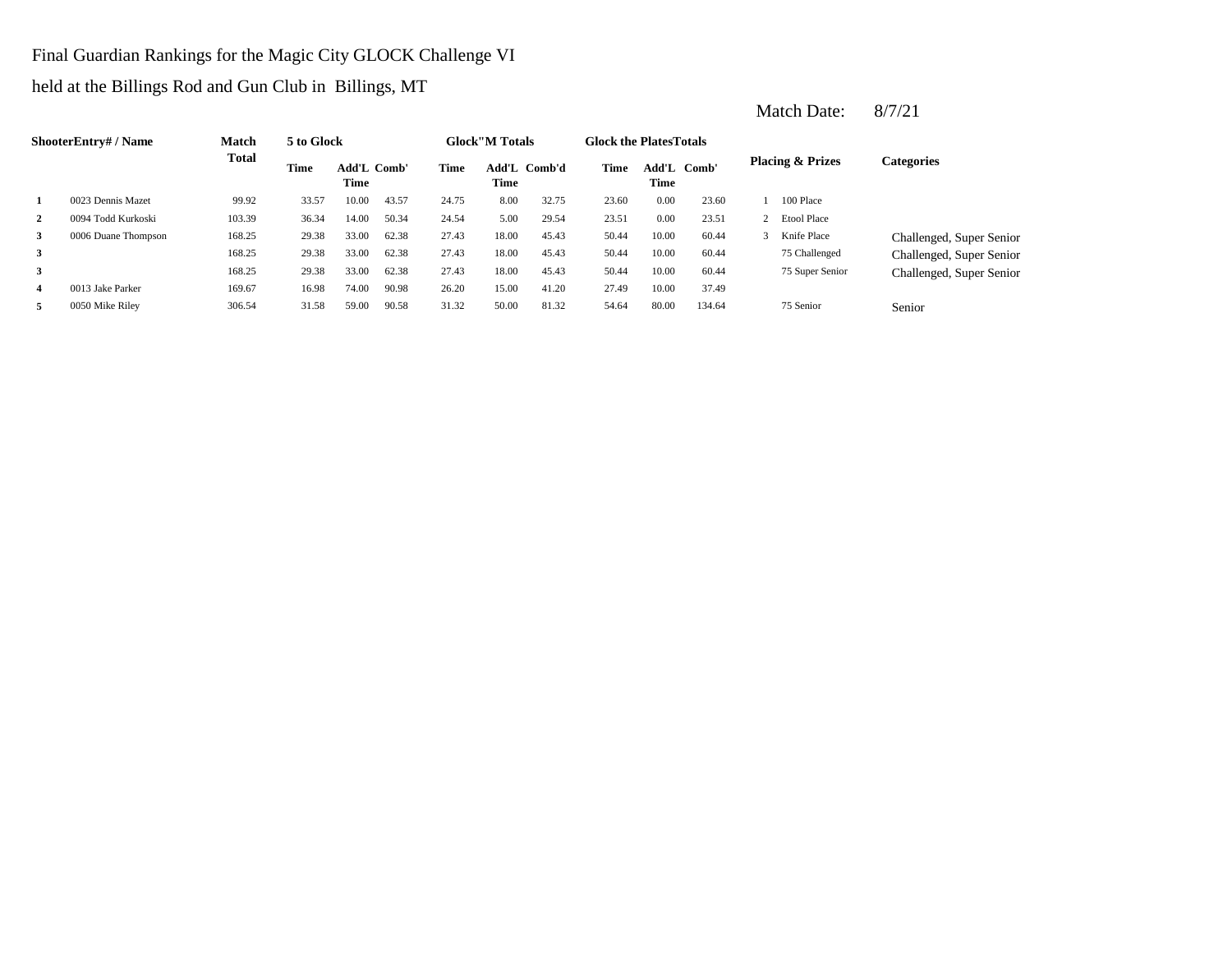Final Heavy Metal Rankings for the Magic City GLOCK Challenge VI

held at the Billings Rod and Gun Club in Billings, MT

|    | <b>ShooterEntry#/Name</b> | <b>Match</b> | 5 to Glock |                     |       |             | <b>Glock</b> "M Totals |              | <b>Glock the PlatesTotals</b> |             |             |                             |
|----|---------------------------|--------------|------------|---------------------|-------|-------------|------------------------|--------------|-------------------------------|-------------|-------------|-----------------------------|
|    |                           | <b>Total</b> | Time       | Add'L Comb'<br>Time |       | <b>Time</b> | Time                   | Add'L Comb'd | Time                          | <b>Time</b> | Add'L Comb' | <b>Placing &amp; Prizes</b> |
|    | 0077 Wayne Seale*         | 55.59        | 16.57      | 4.00                | 20.57 | 13.06       | 8.00                   | 21.06        | 13.96                         | 0.00        | 13.96       | 100 Place                   |
| 2  | 0039 Rickey Howell*       | 62.10        | 22.40      | 4.00                | 26.40 | 18.10       | 2.00                   | 20.10        | 15.60                         | 0.00        | 15.60       | Pistol Random               |
| 3  | 0048 Patrick McCormick*   | 93.39        | 16.84      | 25.00               | 41.84 | 14.30       | 7.00                   | 21.30        | 20.25                         | 10.00       | 30.25       |                             |
| 4  | 0086 Dmitri Fomenko*      | 107.44       | 23.46      | 20.00               | 43.46 | 19.38       | 18.00                  | 37.38        | 26.60                         | 0.00        | 26.60       |                             |
| 5. | 0017 Jake Parker          | 129.61       | 23.33      | 34.00               | 57.33 | 28.74       | 7.00                   | 35.74        | 26.54                         | 10.00       | 36.54       | 100 Place                   |
| 6  | 0066 James Harrison       | 153.05       | 33.13      | 26.00               | 59.13 | 30.84       | 9.00                   | 39.84        | 44.08                         | 10.00       | 54.08       | <b>Etool Place</b>          |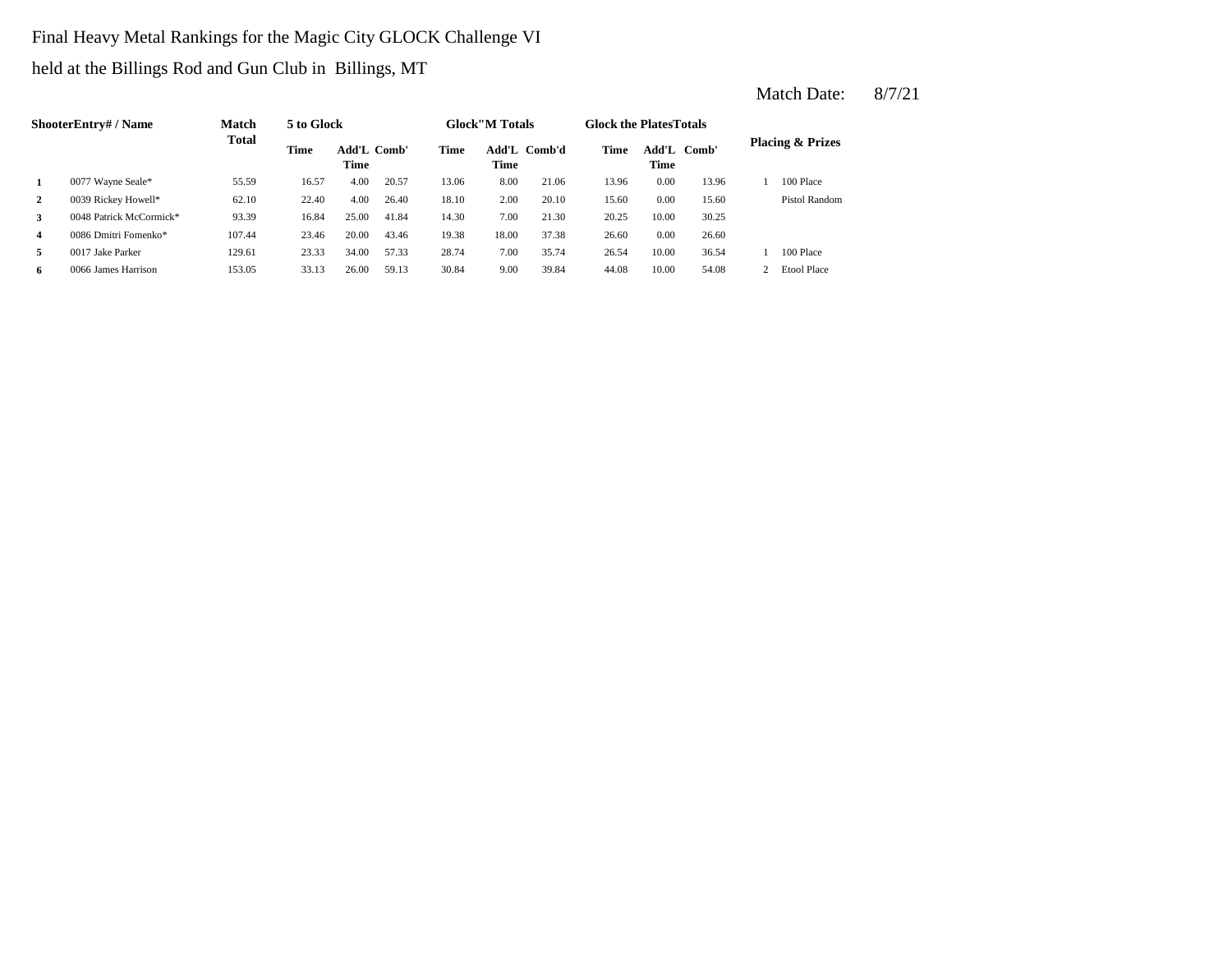Final Major Sub Rankings for the Magic City GLOCK Challenge VI

held at the Billings Rod and Gun Club in Billings, MT

|   | <b>ShooterEntry#/Name</b> | <b>Match</b> | 5 to Glock |                     |       |             | <b>Glock</b> "M Totals |              | <b>Glock the Plates Totals</b> |                     |       |                             |
|---|---------------------------|--------------|------------|---------------------|-------|-------------|------------------------|--------------|--------------------------------|---------------------|-------|-----------------------------|
|   |                           | <b>Total</b> | Time       | Add'L Comb'<br>Time |       | <b>Time</b> | Time                   | Add'L Comb'd | Time                           | Add'L Comb'<br>Time |       | <b>Placing &amp; Prizes</b> |
|   | 0035 Rickey Howell*       | 43.21        | 13.67      | 3.00                | 16.67 | 11.56       | 0.00                   | 11.56        | 14.98                          | 0.00                | 14.98 | 100 Place                   |
| 2 | 0019 Jay Welch*           | 53.16        | 13.15      | 6.00                | 19.15 | 11.76       | 1.00                   | 12.76        | 21.25                          | 0.00                | 21.25 |                             |
| 3 | 0073 Wayne Seale*         | 58.50        | 10.01      | 4.00                | 14.01 | 10.01       | 1.00                   | 11.01        | 13.48                          | 20.00               | 33.48 |                             |
| 4 | 0084 Dmitri Fomenko*      | 70.04        | 12.18      | 7.00                | 19.18 | 12.31       | 5.00                   | 17.31        | 23.55                          | 10.00               | 33.55 |                             |
| 5 | 0070 Quincy Clark         | 153.80       | 13.63      | 42.00               | 55.63 | 18.30       | 17.00                  | 35.30        | 32.87                          | 30.00               | 62.87 | 100 Place                   |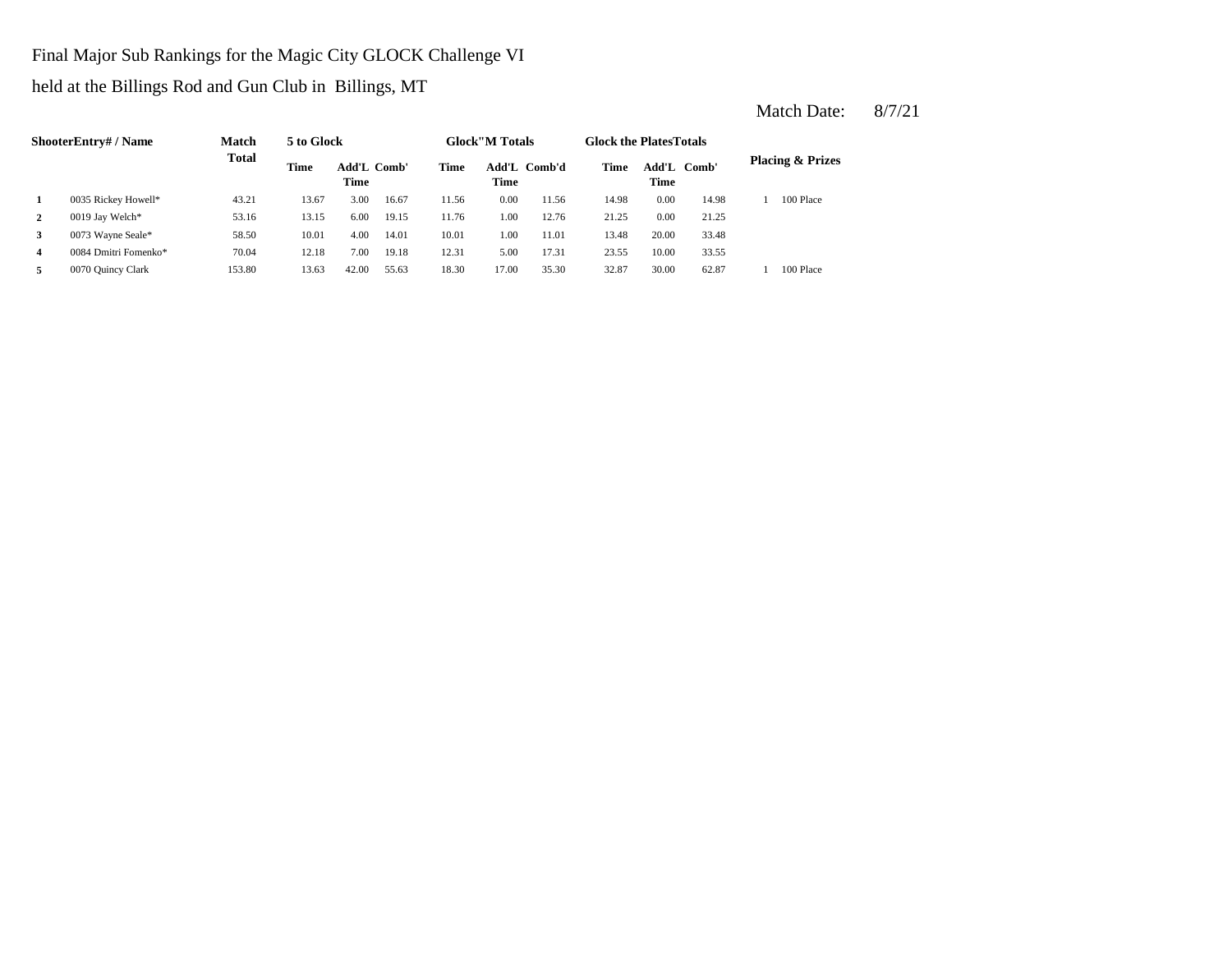Final Master Stock Rankings for the Magic City GLOCK Challenge VI

held at the Billings Rod and Gun Club in Billings, MT

|              | ShooterEntry#/Name  | <b>Match</b> | 5 to Glock |                                   |       |       | <b>Glock</b> "M Totals |              | <b>Glock the Plates Totals</b> |             |             |   |                             |
|--------------|---------------------|--------------|------------|-----------------------------------|-------|-------|------------------------|--------------|--------------------------------|-------------|-------------|---|-----------------------------|
|              |                     | <b>Total</b> | Time       | <b>Add'L Comb'</b><br><b>Time</b> |       | Time  | Time                   | Add'L Comb'd | <b>Time</b>                    | <b>Time</b> | Add'L Comb' |   | <b>Placing &amp; Prizes</b> |
|              | 0076 Wayne Seale*   | 41.17        | 16.20      | 1.00                              | 17.20 | 12.85 | 1.00                   | 13.85        | 10.12                          | 0.00        | 10.12       |   | Pistol MatchMeister         |
| $\mathbf{2}$ | 0022 Jay Welch*     | 63.29        | 19.05      | 8.00                              | 27.05 | 16.02 | 3.00                   | 19.02        | 17.22                          | 0.00        | 17.22       |   | 100 Place                   |
| 3            | 0038 Rickey Howell* | 64.95        | 24.15      | 4.00                              | 28.15 | 17.08 | 3.00                   | 20.08        | 16.72                          | 0.00        | 16.72       |   | <b>Etool Place</b>          |
| 4            | 0012 Ryan Garr*     | 72.09        | 17.27      | 10.00                             | 27.27 | 16.06 | 15.00                  | 31.06        | 13.76                          | 0.00        | 13.76       | 3 | Knife Place                 |
| 5            | 0064 Steve Johnson* | 72.66        | 19.63      | 12.00                             | 31.63 | 15.48 | 8.00                   | 23.48        | 17.55                          | 0.00        | 17.55       |   |                             |
| 6            | 0005 Kevin Lee*     | 79.95        | 27.83      | 15.00                             | 42.83 | 17.40 | 4.00                   | 21.40        | 15.72                          | 0.00        | 15.72       |   |                             |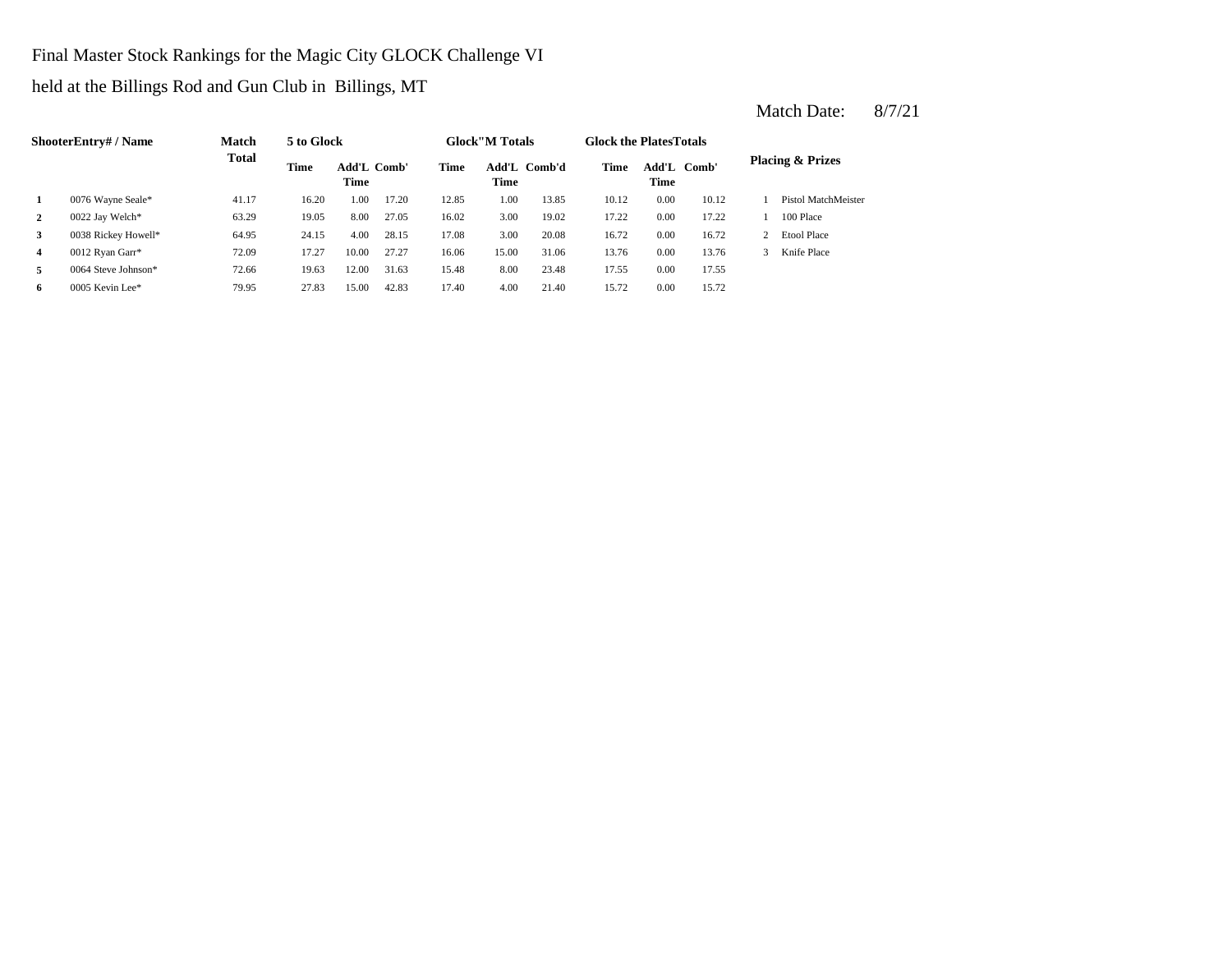Final SubCompact Rankings for the Magic City GLOCK Challenge VI

held at the Billings Rod and Gun Club in Billings, MT

|                | <b>ShooterEntry#/Name</b> | <b>Match</b> | 5 to Glock |                            |        |       | <b>Glock</b> "M Totals |              | <b>Glock the PlatesTotals</b> |                     |        |   |                             |
|----------------|---------------------------|--------------|------------|----------------------------|--------|-------|------------------------|--------------|-------------------------------|---------------------|--------|---|-----------------------------|
|                |                           | Total        | Time       | <b>Add'L Comb'</b><br>Time |        | Time  | Time                   | Add'L Comb'd | Time                          | Add'L Comb'<br>Time |        |   | <b>Placing &amp; Prizes</b> |
| 1              | 0072 Wayne Seale*         | 48.18        | 16.13      | 7.00                       | 23.13  | 14.07 | 0.00                   | 14.07        | 10.98                         | 0.00                | 10.98  |   | 100 Place                   |
| 2              | 0018 Jay Welch*           | 67.73        | 19.37      | 9.00                       | 28.37  | 17.46 | 5.00                   | 22.46        | 16.90                         | 0.00                | 16.90  |   |                             |
| 3              | 0034 Rickey Howell*       | 74.01        | 22.78      | 9.00                       | 31.78  | 16.99 | 9.00                   | 25.99        | 16.24                         | 0.00                | 16.24  |   |                             |
| $\overline{4}$ | 0083 Dmitri Fomenko*      | 92.10        | 20.88      | 20.00                      | 40.88  | 15.99 | 14.00                  | 29.99        | 21.23                         | 0.00                | 21.23  |   |                             |
| 5              | 0024 Dennis Mazet         | 104.26       | 35.58      | 3.00                       | 38.58  | 28.39 | 9.00                   | 37.39        | 28.29                         | 0.00                | 28.29  |   | 100 Place                   |
| 6              | 0041 Larry Prince         | 109.55       | 32.08      | 13.00                      | 45.08  | 24.71 | 15.00                  | 39.71        | 24.76                         | 0.00                | 24.76  | 2 | <b>Etool Place</b>          |
| 7              | 0027 Keaton Reid          | 110.42       | 28.69      | 23.00                      | 51.69  | 21.66 | 12.00                  | 33.66        | 25.07                         | 0.00                | 25.07  | 3 | Knife Place                 |
| 8              | 0033 Neal Laser           | 132.28       | 30.70      | 25.00                      | 55.70  | 30.38 | 9.00                   | 39.38        | 37.20                         | 0.00                | 37.20  |   |                             |
| 9              | 0014 Jake Parker          | 185.60       | 30.07      | 52.00                      | 82.07  | 26.74 | 42.00                  | 68.74        | 34.79                         | 0.00                | 34.79  |   |                             |
| 10             | 0069 Quincy Clark         | 210.88       | 20.11      | 83.00                      | 103.11 | 20.41 | 36.00                  | 56.41        | 41.36                         | 10.00               | 51.36  |   |                             |
| 11             | 0030 Bruce Laser*         | 283.58       | 49.43      | 35.00                      | 84.43  | 50.26 | 26.00                  | 76.26        | 112.89                        | 10.00               | 122.89 |   |                             |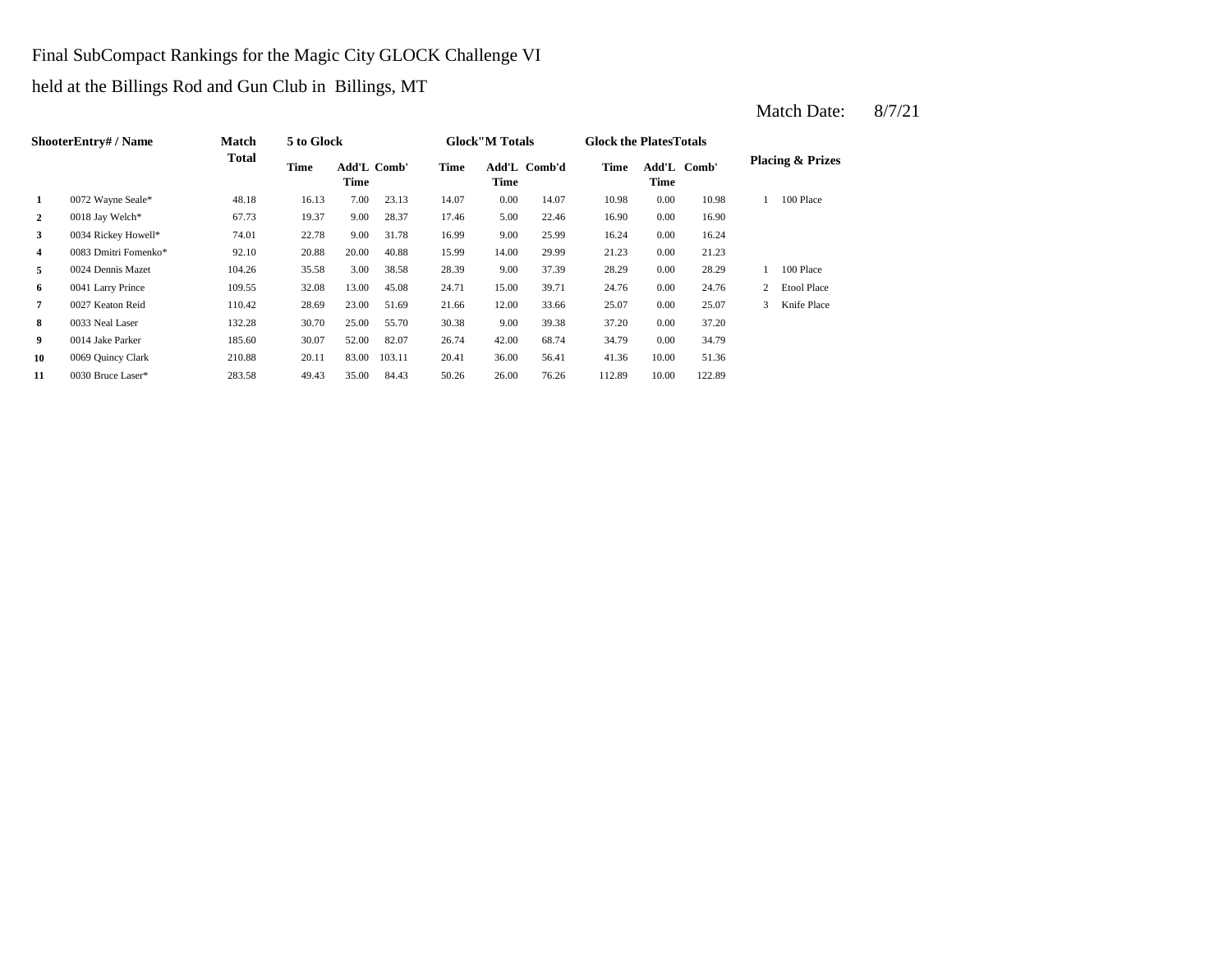### Final Unlimited Rankings for the Magic City GLOCK Challenge VI

held at the Billings Rod and Gun Club in Billings, MT

|    | ShooterEntry# / Name | Match  | 5 to Glock |             |             |             | <b>Glock"M Totals</b> |              | <b>Glock the Plates Totals</b> |        |             |                |                             |
|----|----------------------|--------|------------|-------------|-------------|-------------|-----------------------|--------------|--------------------------------|--------|-------------|----------------|-----------------------------|
|    |                      | Total  | Time       | <b>Time</b> | Add'L Comb' | <b>Time</b> | Time                  | Add'L Comb'd | <b>Time</b>                    | Time   | Add'L Comb' |                | <b>Placing &amp; Prizes</b> |
| 1  | 0037 Rickey Howell*  | 57.22  | 20.36      | 1.00        | 21.36       | 16.20       | 2.00                  | 18.20        | 17.66                          | 0.00   | 17.66       |                | 100 Place                   |
| 2  | 0021 Jay Welch*      | 58.04  | 20.08      | 3.00        | 23.08       | 16.87       | 3.00                  | 19.87        | 15.09                          | 0.00   | 15.09       |                |                             |
| 3  | 0011 Ryan Garr*      | 59.63  | 16.25      | 12.00       | 28.25       | 14.21       | 4.00                  | 18.21        | 13.17                          | 0.00   | 13.17       |                |                             |
| 4  | 0075 Wayne Seale*    | 65.40  | 15.92      | 19.00       | 34.92       | 14.02       | 6.00                  | 20.02        | 10.46                          | 0.00   | 10.46       |                |                             |
| 5  | 0063 Steve Johnson*  | 67.11  | 17.40      | 6.00        | 23.40       | 13.87       | 6.00                  | 19.87        | 13.84                          | 10.00  | 23.84       |                | 2 year membership rea       |
| 6  | 0029 Keaton Reid     | 70.21  | 22.92      | 6.00        | 28.92       | 18.56       | 6.00                  | 24.56        | 16.73                          | 0.00   | 16.73       |                | 100 Place                   |
| 7  | 0049 Shaun Riley     | 113.74 | 20.54      | 32.00       | 52.54       | 22.40       | 13.00                 | 35.40        | 25.80                          | 0.00   | 25.80       | 2              | <b>Etool Place</b>          |
| 8  | 0080 Joel Sylvester  | 118.61 | 27.84      | 26.00       | 53.84       | 26.05       | 16.00                 | 42.05        | 22.72                          | 0.00   | 22.72       | 3              | Knife Place                 |
| 9  | 0016 Jake Parker     | 128.77 | 21.97      | 41.00       | 62.97       | 26.03       | 11.00                 | 37.03        | 28.77                          | 0.00   | 28.77       |                |                             |
| 10 | 0031 Bruce Laser*    | 142.99 | 41.75      | 18.00       | 59.75       | 37.45       | 14.00                 | 51.45        | 31.79                          | 0.00   | 31.79       |                |                             |
| 11 | 0003 Travis Smith    | 150.62 | 14.91      | 53.00       | 67.91       | 16.33       | 25.00                 | 41.33        | 31.38                          | 10.00  | 41.38       |                |                             |
| 12 | 0042 Donald Foos     | 215.35 | 21.18      | 60.00       | 81.18       | 22.07       | 31.00                 | 53.07        | 41.10                          | 40.00  | 81.10       |                |                             |
| 13 | 0044 Tyger Harris    | 274.59 | 28.59      | 42.00       | 70.59       | 30.80       | 39.00                 | 69.80        | 54.20                          | 80.00  | 134.20      | $\overline{4}$ | LM-\$100 Membershij         |
| 14 | 0078 Bryan Flammond  | 279.84 | 29.46      | 55.00       | 84.46       | 25.78       | 62.00                 | 87.78        | 47.60                          | 60.00  | 107.60      |                |                             |
| 15 | 0045 Tyler Harris    | 322.00 | 33.93      | 92.00       | 125.93      | 29.30       | 97.00                 | 126.30       | 49.77                          | 20.00  | 69.77       |                |                             |
| 16 | 0043 Letha English   | 346.00 | 28.43      | 79.00       | 107.43      | 27.43       | 39.00                 | 66.43        | 82.14                          | 90.00  | 172.14      |                |                             |
| 17 | 0009 Hunter Smith    | 399.33 | 29.20      | 68.00       | 97.20       | 27.56       | 70.00                 | 97.56        | 64.57                          | 140.00 | 204.57      |                |                             |